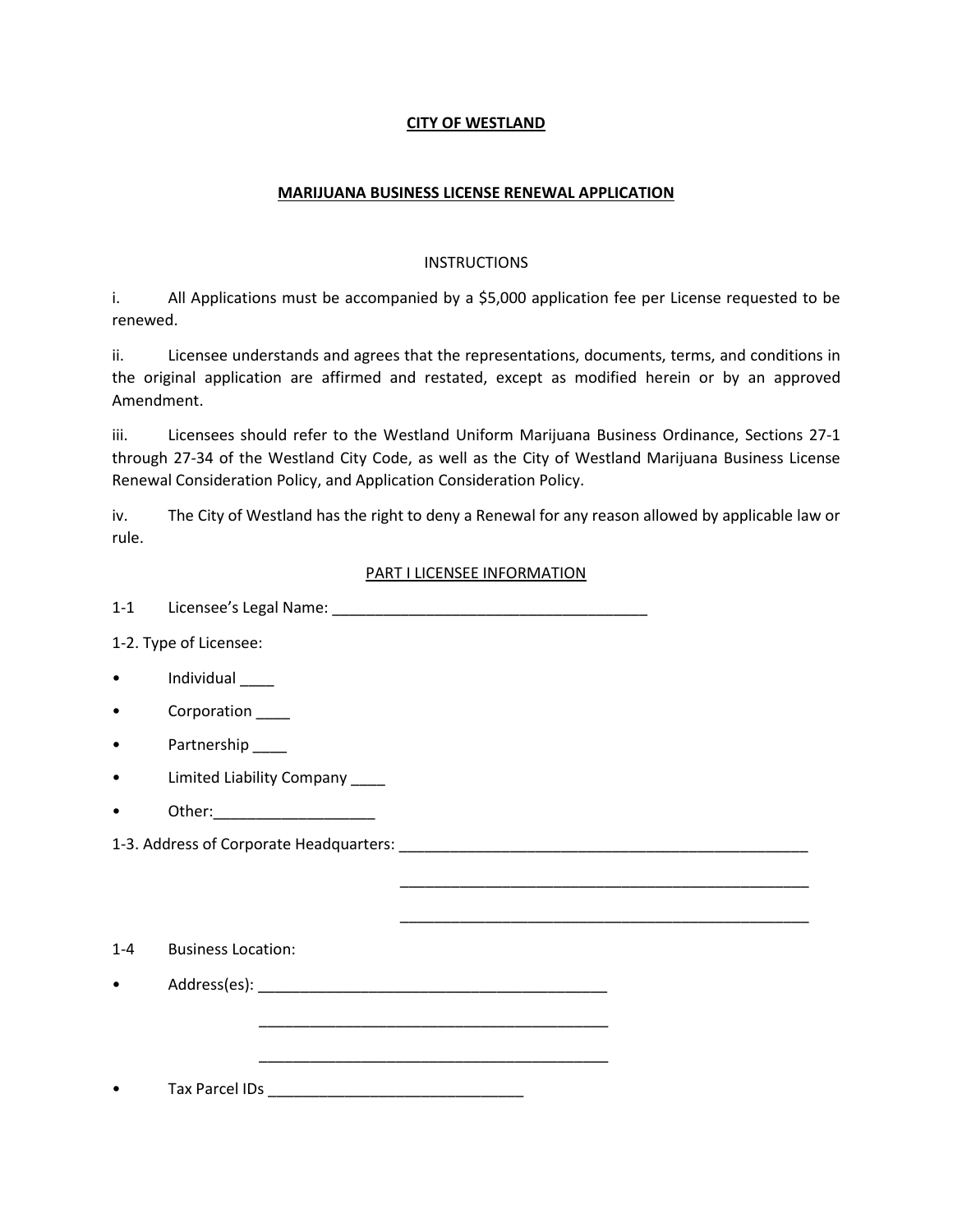# PART II LICENSES CURRENTLY HELD

2-1. Please check any license type for which you hold:

 $\frac{1}{\sqrt{2}}$  ,  $\frac{1}{\sqrt{2}}$  ,  $\frac{1}{\sqrt{2}}$  ,  $\frac{1}{\sqrt{2}}$  ,  $\frac{1}{\sqrt{2}}$  ,  $\frac{1}{\sqrt{2}}$  ,  $\frac{1}{\sqrt{2}}$  ,  $\frac{1}{\sqrt{2}}$  ,  $\frac{1}{\sqrt{2}}$  ,  $\frac{1}{\sqrt{2}}$  ,  $\frac{1}{\sqrt{2}}$  ,  $\frac{1}{\sqrt{2}}$  ,  $\frac{1}{\sqrt{2}}$  ,  $\frac{1}{\sqrt{2}}$  ,  $\frac{1}{\sqrt{2}}$ 

| <b>Medical Use:</b>        | <b>Adult Use:</b>         |
|----------------------------|---------------------------|
| <b>Grower Class</b>        | <b>Grower Class</b>       |
| $\Box$ A                   | $\Box$ A                  |
| $\Box$ B                   | $\Box$ B                  |
| $\Box$ C                   | $\Box$ C                  |
| $\Box$ Processor           | $\Box$ Processor          |
| $\Box$ Secure Transporter  | $\Box$ Secure Transporter |
| $\Box$ Safety Compliance   | $\Box$ Safety Compliance  |
| $\Box$ Provisioning Center | $\Box$ Retailer           |
|                            | $\Box$ Microbusiness      |

#### PART III CONTACT INFORMATION

#### 3-1. Authorized Representative

The Licensee must consent for the City to deal with an Authorized Representative during the renewal process. If the Authorized Representative is different than the Authorized Representative listed in the Licensee's last application on file, please list the contact information for the new Authorized Representative:

Name: \_\_\_\_\_\_\_\_\_\_\_\_\_\_\_\_\_\_\_\_\_\_\_\_\_\_\_\_\_\_\_\_\_\_\_\_\_\_\_\_\_\_\_\_\_\_\_\_\_\_\_\_\_\_\_\_\_\_ Electronic Mailing Address: \_\_\_\_\_\_\_\_\_\_\_\_\_\_\_\_\_\_\_\_\_\_\_\_\_\_\_\_\_\_\_\_\_\_\_\_\_\_\_\_\_\_ Phone Number: \_\_\_\_\_\_\_\_\_\_\_\_\_\_\_\_\_\_\_\_\_\_\_\_\_\_\_\_\_\_\_\_\_\_\_\_\_\_\_\_\_\_\_\_\_\_\_\_\_\_\_ Fax Number: \_\_\_\_\_\_\_\_\_\_\_\_\_\_\_\_\_\_\_\_\_\_\_\_\_\_\_\_\_\_\_\_\_\_\_\_\_\_\_\_\_\_\_\_\_\_\_\_\_\_\_\_\_\_ Mailing Address: \_\_\_\_\_\_\_\_\_\_\_\_\_\_\_\_\_\_\_\_\_\_\_\_\_\_\_\_\_\_\_\_\_\_\_\_\_\_\_\_\_\_\_\_\_\_\_\_\_\_\_

3-2. Emergency Contact

If the Emergency Contact is different than the Emergency Contact listed in the Licensee's last application on file, please list the contact information for the new Emergency Contact:

Name: \_\_\_\_\_\_\_\_\_\_\_\_\_\_\_\_\_\_\_\_\_\_\_\_\_\_\_\_\_\_\_\_\_\_\_\_\_\_\_\_\_\_\_\_\_\_\_\_\_\_\_\_\_\_\_\_\_\_ Daytime phone:

Nighttime phone: \_\_\_\_\_\_\_\_\_\_\_\_\_\_\_\_\_\_\_\_\_\_\_\_\_\_\_\_\_\_\_\_\_\_\_\_\_\_\_\_\_\_\_\_\_\_\_\_\_

Address:

3-3. Resolution/Sworn Statement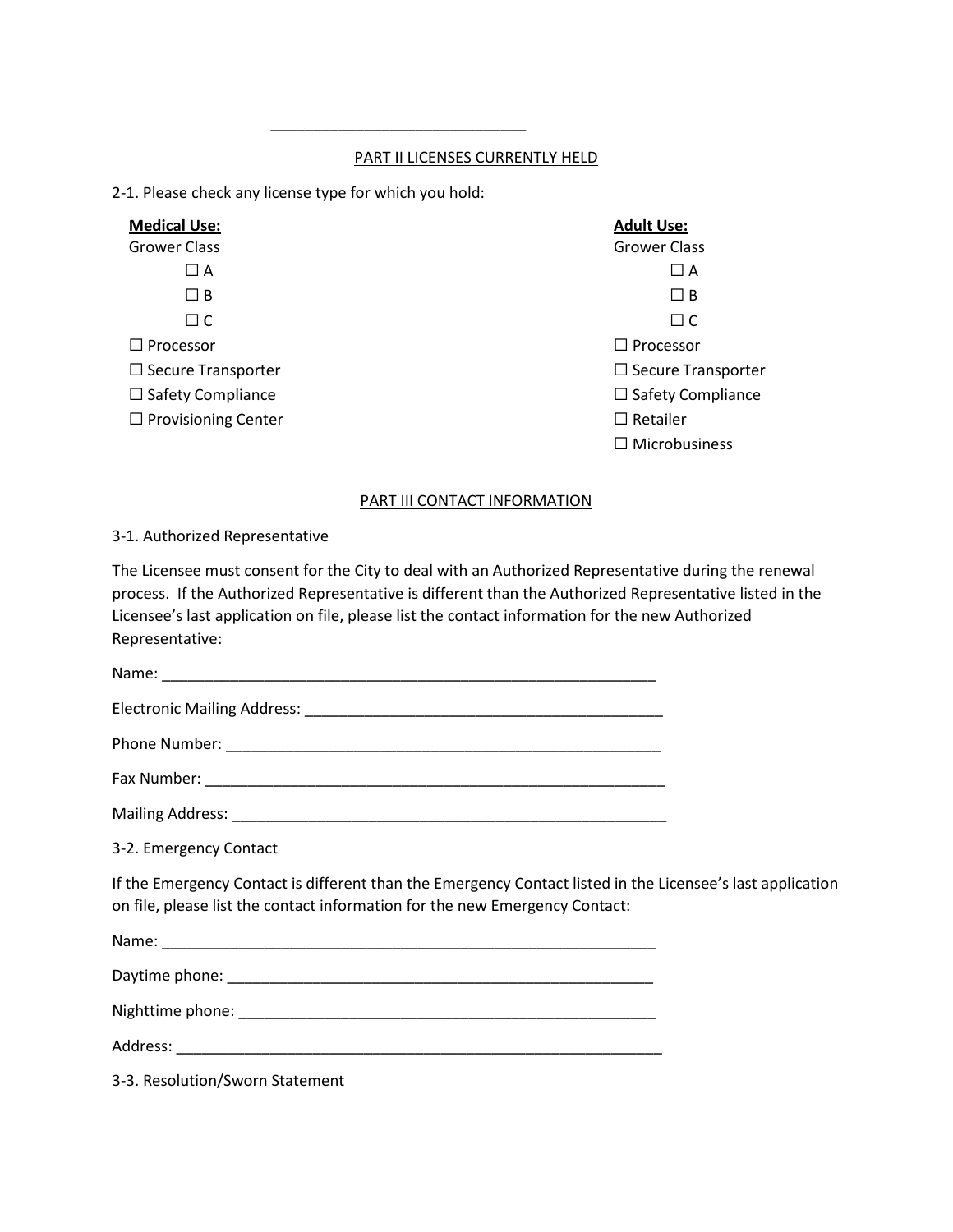Please attach a resolution, if a business entity, or a sworn statement, if an individual, attesting to all of the following:

Under penalty of perjury, the information contained in this Renewal is true to the best of Licensee's information, knowledge, and belief.

The Authorized Representative has the actual authority to sign on Licensee's behalf.

Licensee and its Authorized Representative have read, understood, had the opportunity to consult with legal counsel regarding, and agree to be bound by the Westland Uniform Marijuana Business Ordinance, this Renewal form and its conditions and accompanying instructions, City of Westland Marijuana Business License Renewal Consideration Policy, and any terms or conditions placed on a License by the City of Westland.

The representations, documents, terms, and conditions in the original application, as amended, are affirmed and restated.

## PART IV

## ADDITIONAL QUESTIONS REGARDING STATUS

For purposes of this Part, "Licensee" means the licensed entity, or individual and its officers, directors, executives, equity holders (i.e., holders of stock, membership interest, partnership interest, or similar equity interest).

4-1. Attach a current copy of any State of Michigan license that relates to this Renewal. A state license must be valid and Applicant must be in good standing for the Renewal to be considered.

4-2. Has the Licensee's legal ability to use the Business Location as a Marijuana Business changed in any way since the Licensee's last submitted application?

| Yes $\Box$ | No.<br>$\pm 1$ | If yes, contact the City immediately and fill out an Amendment to      |
|------------|----------------|------------------------------------------------------------------------|
|            |                | Application for Marijuana Business License, and attach proof that you  |
|            |                | are legally able to use the Business Location as a Marijuana Business. |
|            |                | This may consist of a deed, purchase agreement, land contract, or      |
|            |                | lease agreement that allows the property to be used as a Marijuana     |
|            |                | <b>Business</b>                                                        |

4-3. Since the last submitted application, has the Licensee made any modifications to any listed marijuana business that has not been reported?

 $Yes \Box$  No  $\Box$  If yes, please explain and contact the City immediately and fill out an Amendment to Application for Marijuana Business License.

4-4. Since the last submitted application, has the Licensee, or its parents subsidiaries, affiliates, or other commonly controlled entities, received a violation notice, product recall, suspension, or revocation of any granted license violation, or have charges pending?

Yes  $\Box$  No  $\Box$  If yes, attach explanation, including date(s), location(s), and status or resolution.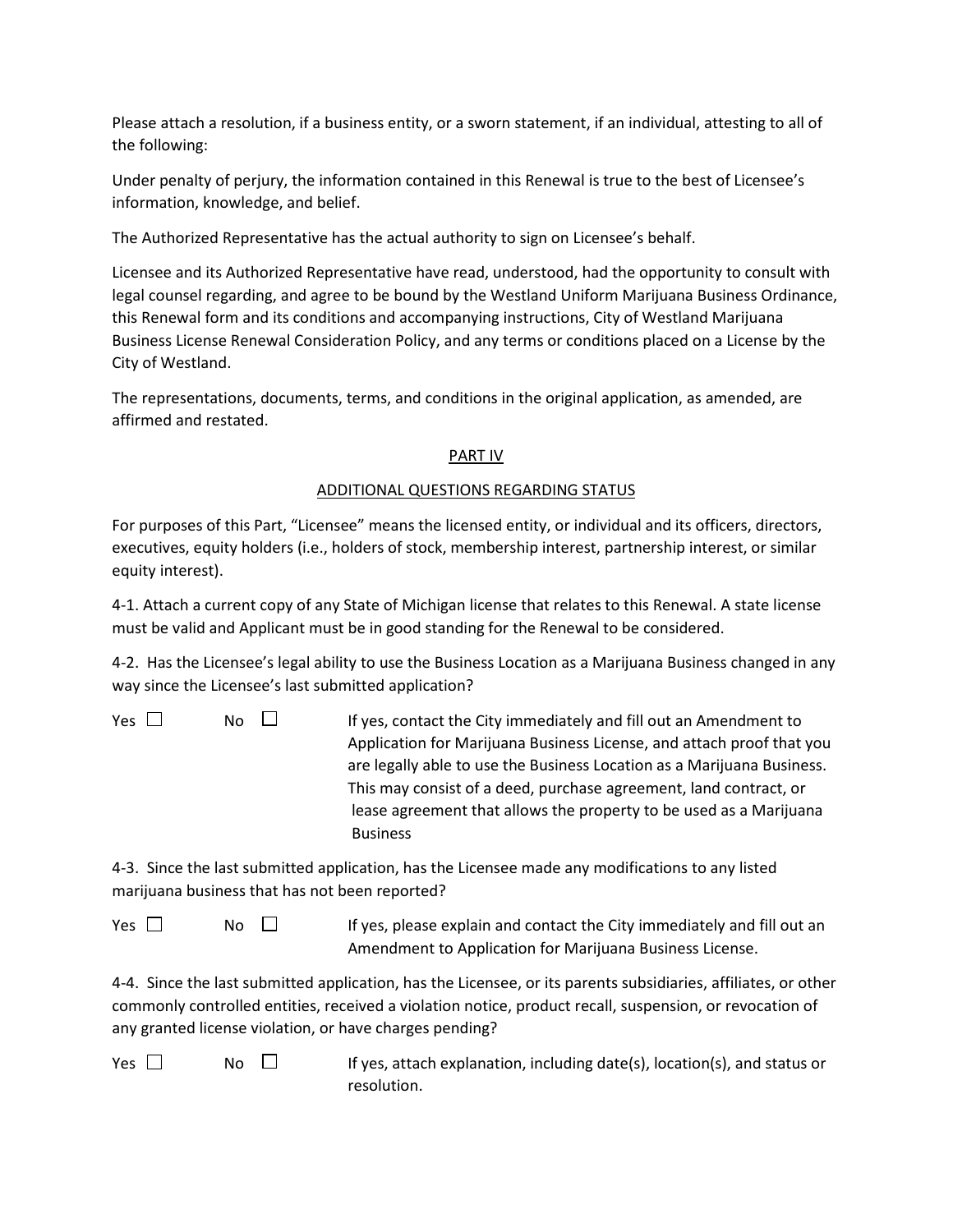4-5. Is the Licensee delinquent in the payment of any judgments, tax liabilities, or any other financial obligations due to any governmental agency anywhere, have any of them been served with a complaint alleging as such?

 $Yes \Box$  No  $\Box$  If yes, attach detailed explanation and any documents applicable including the complaint and any documents to prove settlement or resolution.

4-6. Since the last submitted application, has the Licensee been convicted of any crime or subject to administrative or regulatory action or complaint, whether or not related to marijuana business licensure?

Yes  $\Box$  No  $\Box$  If yes, attach explanation, including date(s), location(s), and status or resolution.

4-7. Does the Licensee have legal possession of each of the premises for which the renewal application for license is made?

 $Yes \Box \qquad No \Box$  Owned or Rented:  $S$  . Date lease(s) expire

4-8. Applicant must submit any additional information that the Planning Department, City Clerk, Fire Department, Police Department, or other pertinent city department determines to be necessary in connection with the review of the Renewal.

4-9. This Renewal application is contingent upon Applicant, at its own cost and expense, scheduling and passing a City of Westland Building Inspection and Fire Inspection.

## PART V

## TERMS AND CONDITIONS

The terms and conditions herein supersede and replace the terms and conditions under Part VIII of the original application. The Applicant and Authorized Representative agree to the following on behalf of themselves andtheir owners, operators, directors, officers, agents, shareholders, investors, heirs, assigns, estates, successors, parents, subsidiaries, affiliates, and any other holder of any interest whatsoever (collectively, the "Applicant"):

A. Definitions. As used in this Part, the following terms have the following meanings:

*Claim*, means any cause of action or potential cause of action that arises out of the operation of or in any way relates to one or more state or local licenses for medical marijuana facilities or adult-use marijuana establishments within the City of Westland, including, causes of action or potential causes of action relating to the City of Westland's application, licensing, inspection, enforcement, renewal, amendment, suspension, or revocation process, or community benefit agreement. This definition includes, but is not limited to, causes of action arising under statutory, constitutional, contractual, and/or equitable law.

*City*, includes the City of Westland and its representatives, agents, employees, appointed and elected officials, department heads, insurers, contractors, and all boards,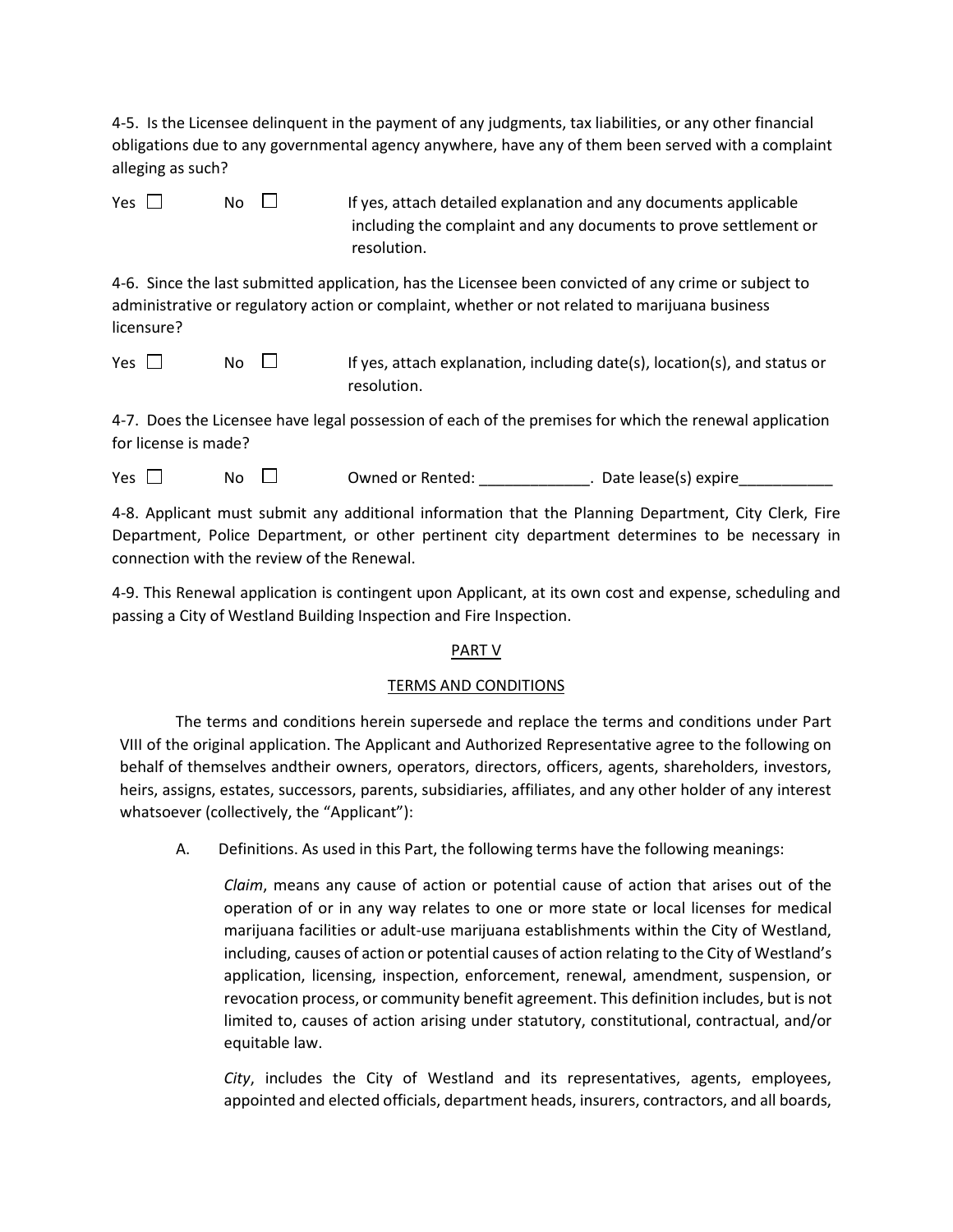commissions, committees, andthe members thereof.

*Applicant*, with respect to the original application, means the applicant; with respect to an amendment application, means the licensee or conditional licensee applying for the amendment; and with respect to a renewal application, means the licensee or conditional licensee applying for renewal. The term includes the Applicant and any of its affiliated entities, successors in interest, permitted assigns, and others listed in the introductory paragraph of this part of the application.

B. Regardless of whether dispute resolution proceeds under paragraph C or D, below, any Claim against the City, must be brought within six months from the date of the City action giving rise to the Claim, or such Claim will be waived, released, and permanently barred. If the Applicant brings one or more Claims against the City, it must bring all Claims that it has against the City, whether or not related, and any Claims not brought will be waived, released, and permanently barred. If the City prevails on any Claim, the arbitrator or court, as applicable, shall award the City its costs and attorney fees for the Claim or Claims.

This application, its interpretation, enforcement, and any Claims shall be governed by and construed under and in accordance with the laws of the State of Michigan without regard to its conflict of laws.

# C. ARBITRATION.

At the City's option, in the exercise of sole and uncontrolled discretion any Claims shall be settled by arbitration administered by the American Arbitration Association under its Commercial Arbitration Rules. The arbitrator must consolidate Claims involving other Westland marijuana business licensees or applicants when the Claims are similar or related, such as when common issues of law or fact are involved. Judgment on the award rendered by the arbitrator may be entered in any court having jurisdiction.

If selected by the City for dispute resolution, arbitration is the Applicant's sole and exclusive means of obtaining relief for its Claims. Such Claims will be heard and decided by a single arbitrator and shall take place in Wayne County, Michigan.

## D. JURISDICTION AND VENUE.

If the City elects not to require arbitration according to paragraph C, then Claims shall be brought in a state court of Michigan seated in Wayne County or appropriate federal court in the Eastern District of Michigan.

## E. JURY TRIAL WAIVER.

PARTIES ACKNOWLEDGE THAT THE RIGHT TO TRIAL BY JURY IS A CONSTITUTIONAL ONE, BUT THAT IT MAY BE WAIVED. EACH PARTY, AFTER CONSULTING (OR HAVING HAD THE OPPORTUNITY TO CONSULT) WITH COUNSEL OF THEIR CHOICE, KNOWINGLY AND VOLUNTARILY, AND FOR THEIR MUTUAL BENEFIT, WAIVES ANY RIGHT TO TRIAL BY JURY IN THE EVENT OF LITIGATION REGARDING THE PERFORMANCE OR ENFORCEMENT OF, OR IN ANY WAY RELATED TO, THIS APPLICATION OR ANY DISPUTE CONCERNING IT OR ANY CLAIM.